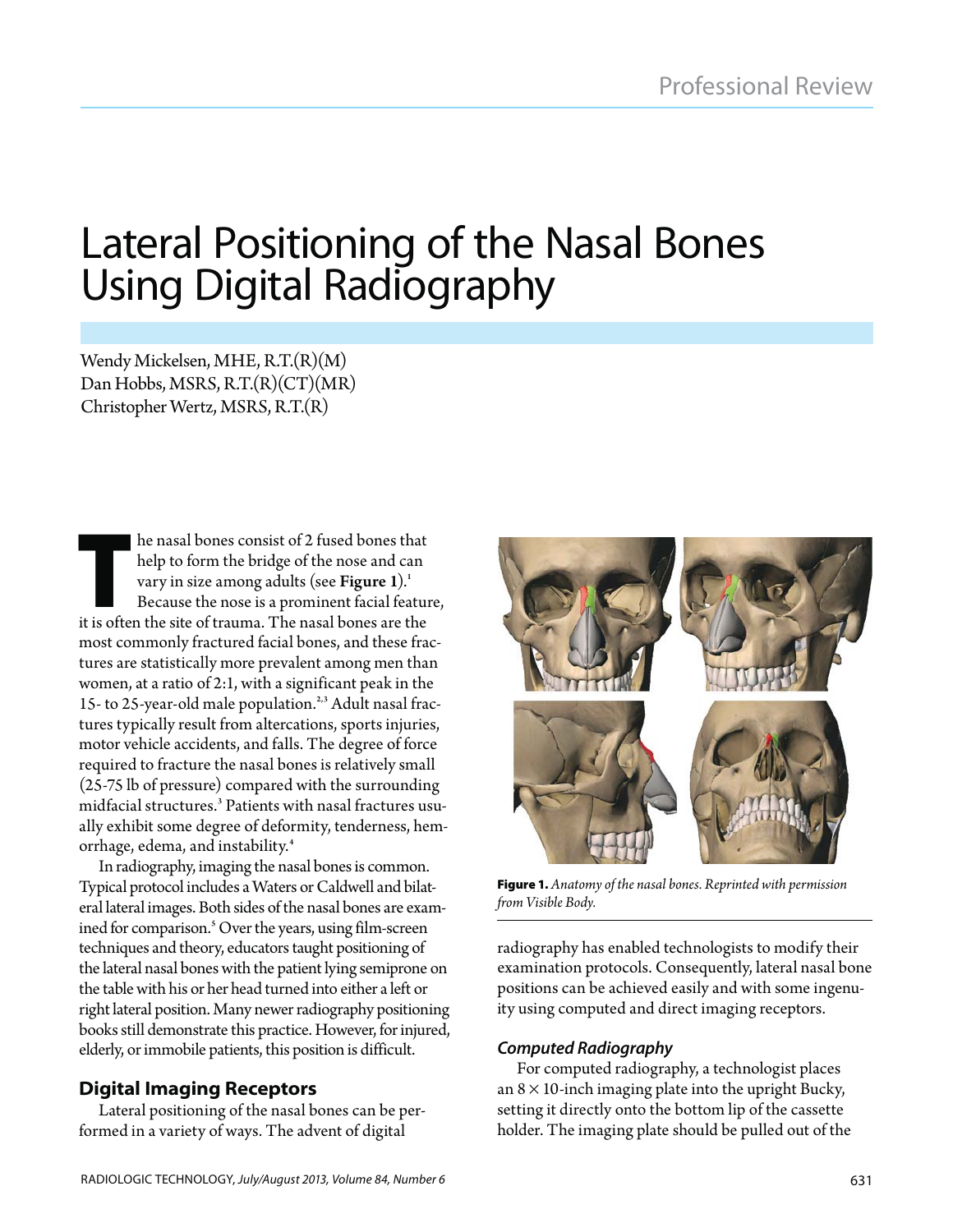# Professional Review

Lateral Positioning of the Nasal Bones Using Digital Radiography

Bucky, maintaining a nongrid exposure technique. With a patient either standing or sitting, the technologist must adjust the height of the pulled-out Bucky until it rests directly above the patient's shoulder. The patient's cheek should be placed directly against the imaging plate.

The technologist should position the nasal bones on the center of the imaging plate and adjust the patient's head into a true lateral position, ensuring that the interpupillary line is perpendicular to the imaging plate. The technologist must then collimate to the anatomical area of interest (see Figure 2). Exposure factors should be similar to those of a finger exposure technique (ie, low kVp, low mAs, and small focal spot). The exposure is repeated on the contralateral nasal bone for comparison purposes.

For facilities using film-screen, this same technique can be used with a detail cassette in the upright Bucky in lieu of a computed radiography imaging plate.

### *Direct Radiography*

For direct radiography of the lateral nasal bones performed at the upright Bucky, a technologist must remove the grid to facilitate a nongrid exposure technique (see Figure 3). As with computed radiography, exposure factors should be similar to those of a finger exposure technique (see Figure 4).

The technologist should position the patient with the nasal bones in the center of the direct radiography flat panel (see Figure 5). Some imaging facilities prefer not to remove the upright Bucky grid because of the replacement cost if it is dropped or damaged. In that case, a wireless detector could be used. The technologist would place the wireless detector on the rollaway holder and position the patient supine on the radiographic table with the detector directly against the downside nasal bone (ie, the one closest to the image receptor) (see Figure 6).

Both sides of the nasal bones are imaged. Immediately after the detector is exposed, the radiograph will appear on the technologist's workstation monitor (see Figure 7).

**Conclusion** With advances in technology, film-screen cassettes are becoming outdated. Wireless detectors and imaging



**Figure 2.** *A. Computed radiography imaging plate placed on the cassette holder of the upright Bucky (arrow). B. Model is standing in a right lateral nasal bone position. Imaging plate remains in a pulledout position to use nongrid exposure factors; image receptor is directly above the shoulder.*



**Figure 3.** *Grid is removed from upright flat-panel direct-radiography detector.*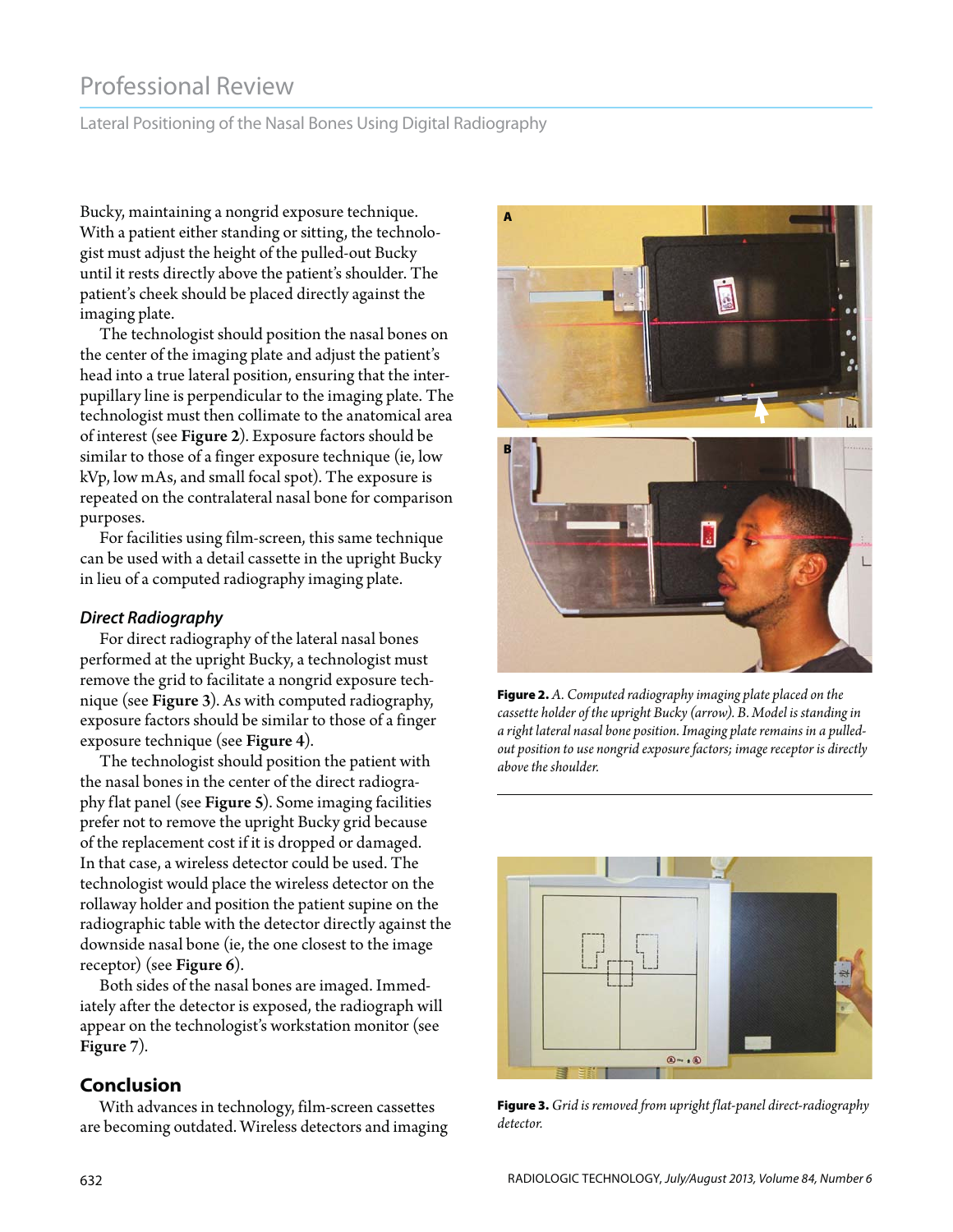# Professional Review

Mickelsen, Hobbs, Wertz



**Figure 4.** *X-ray tube head demonstrating digital display of nasal bone exposure factors: 52 kVp, 3.2 mAs, small focal spot.*



**Figure 5.** *Model is in a right lateral position next to direct radiography detector, with the grid removed from the upright Bucky.*

plates provide opportunities for students and technologists to explore innovative ways to perform traditional studies. The result can make the examination easier and more efficient for both patient and technologist. Although obtaining images of the nasal bones is relatively straightforward, the techniques suggested in this article offer an easy approach for improving the process.

*Wendy Mickelsen, MHE, R.T.(R)(M), is a clinical assistant professor and clinical coordinator for the Radiographic Science Program at Idaho State University and a mammography and staff technologist at Eastern Idaho Regional Medical Center in Idaho Falls.*



**Figure 6.** *A. Wireless detector placed on a rollaway holder. B. Wireless detector in position for an x-table digital image of the left lateral nasal bone.*



**Figure 7.** *Left lateral nasal bones of an x-ray phantom demonstrated on the technologist's workstation monitor.*